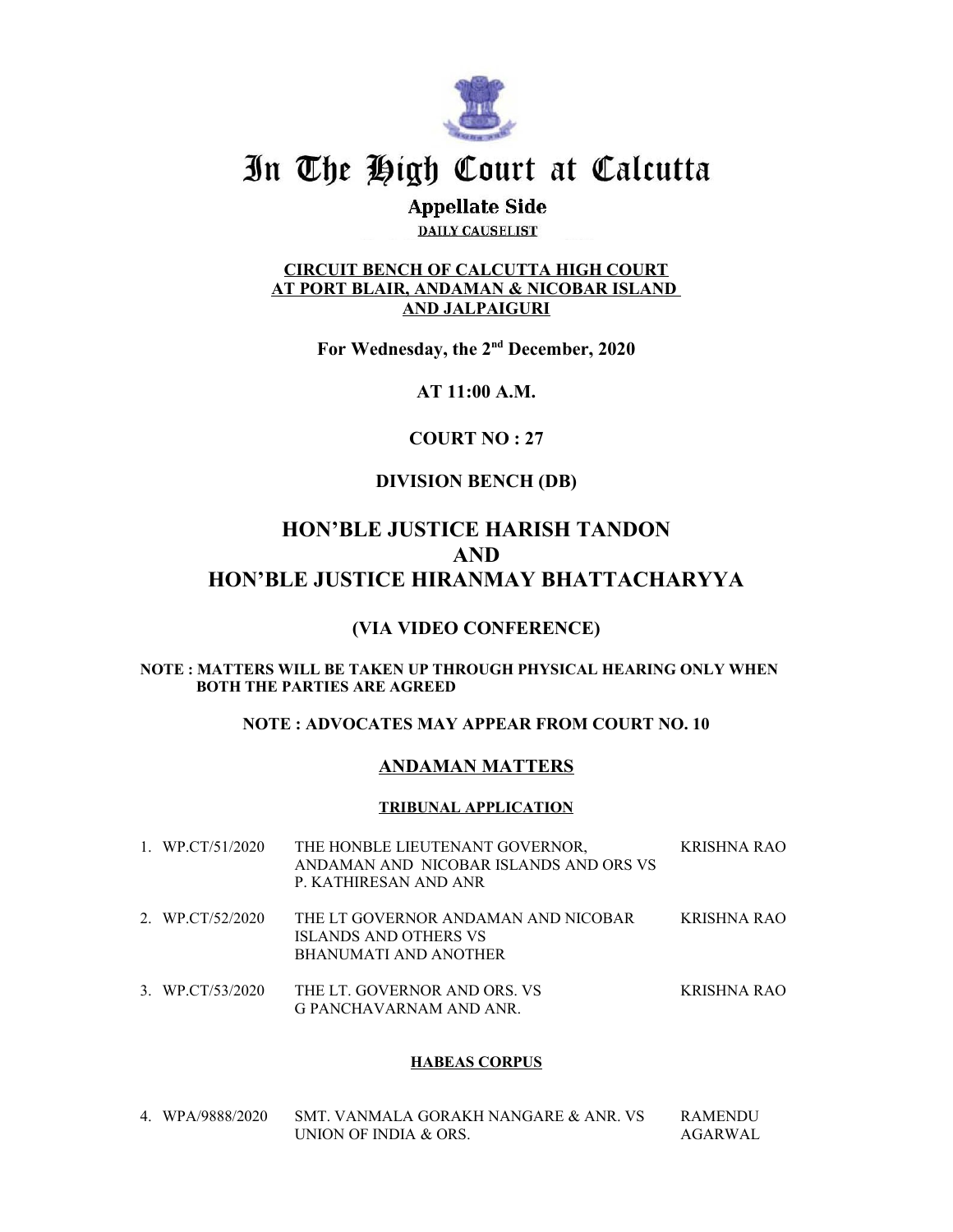- 5. SAT/004/2020 NIL CHAND VS WITH SMT. SABITA MONDAL CAN/047/2020
- 6. MAT/739/2020 COASTAL SEAWAYS ISLAND PVT LTD AND ANR VS GOPALA BINU ANDAMAN AND NICOBAR STATE COOPERATIVE KUMAR BANK LTD AND ANR

IA NO: CAN/1/2020

7. MA/034/2020 THE LT. GOVERNOR & ORS. VS WITH CAPT. S. SARAVANAN & ORS. WPA/101/2018 CAN/055/2020

## **JALPAIGURI MATTERS**

#### **TRIBUNAL APPLICATION**

| 8. WP.ST/98/2020 | NILRATAN BARMAN VS            | <b>VICTOR</b>     |
|------------------|-------------------------------|-------------------|
|                  | STATE OF WEST BENGAL AND ORS. | <b>CHATTERJEE</b> |

#### **APPLICATION**

| 9 FMAT/380/2020         | KRISHNA KUMAR KALYANI VS | DEBJIT KUNDU |
|-------------------------|--------------------------|--------------|
|                         | ARUN KUMAR MUNDRA        |              |
| $IA$ $N_O$ $CAN/1/2020$ |                          |              |

IA NO: CAN/1/2020

10. MAT/23/2019 FAZLUR RAHAMAN & ANR. VS WITH PARTHA ROY PARTHA ROY CPAN/2/2019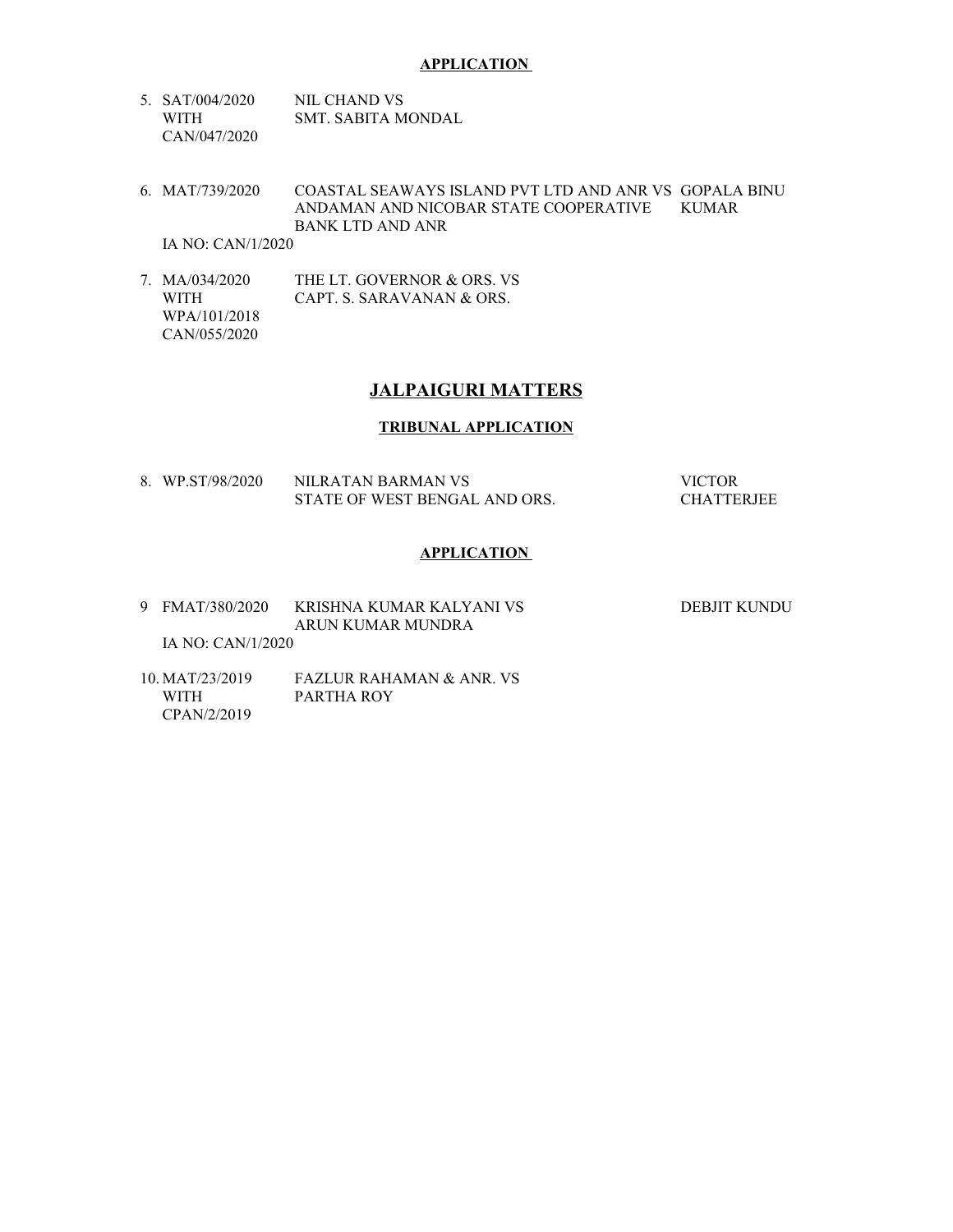

## In The High Court at Calcutta

## **Appellate Side**

**DAILY CAUSELIST** 

#### **CIRCUIT BENCH OF CALCUTTA HIGH COURT AT PORT BLAIR, ANDAMAN & NICOBAR ISLAND AND JALPAIGURI**

**For Wednesday, the 2nd December, 2020**

**SINGLE BENCH MATTERS WILL BE TAKEN UP AFTER THE DIVISION BENCH**

**COURT NO : 27**

#### **SINGLE BENCH (SB)**

## **HON'BLE JUSTICE HIRANMAY BHATTACHARYYA**

#### **(VIA VIDEO CONFERENCE)**

#### **NOTE : MATTERS WILL BE TAKEN UP THROUGH PHYSICAL HEARING ONLY WHEN BOTH THE PARTIES ARE AGREED**

#### **NOTE : ADVOCATES MAY APPEAR FROM COURT NO. 10**

## **ANDAMAN MATTER**

#### **CIVIL REVISION**

- 1. CO/1412/2020 SHRI M SIVA KUMAR VS ANJILI NAG SMT V PUSHPA
- 2. CO/011/2020 SHRI E. KRISHNA VS SHRI KALIMUTHU K.
- 3. CO/056/2019 SHRI BALA CHANDRA & ORS. VS WITH A & N ADMINISTRATION & ORS. CAN/082/2020 CAN/083/2020
- 4. CO/012/2020 SMT. SUSMITA SARKAR VS SHRI JOHN TIRKEY
- 5. CO/014/2020 SHRI BIPUL BEPARI & ORS. VS SHRI POTITH PARAN
- 6. CO/057/2019 SHRI G. MOHAN DAS VS SHRI S. SREE KUMAR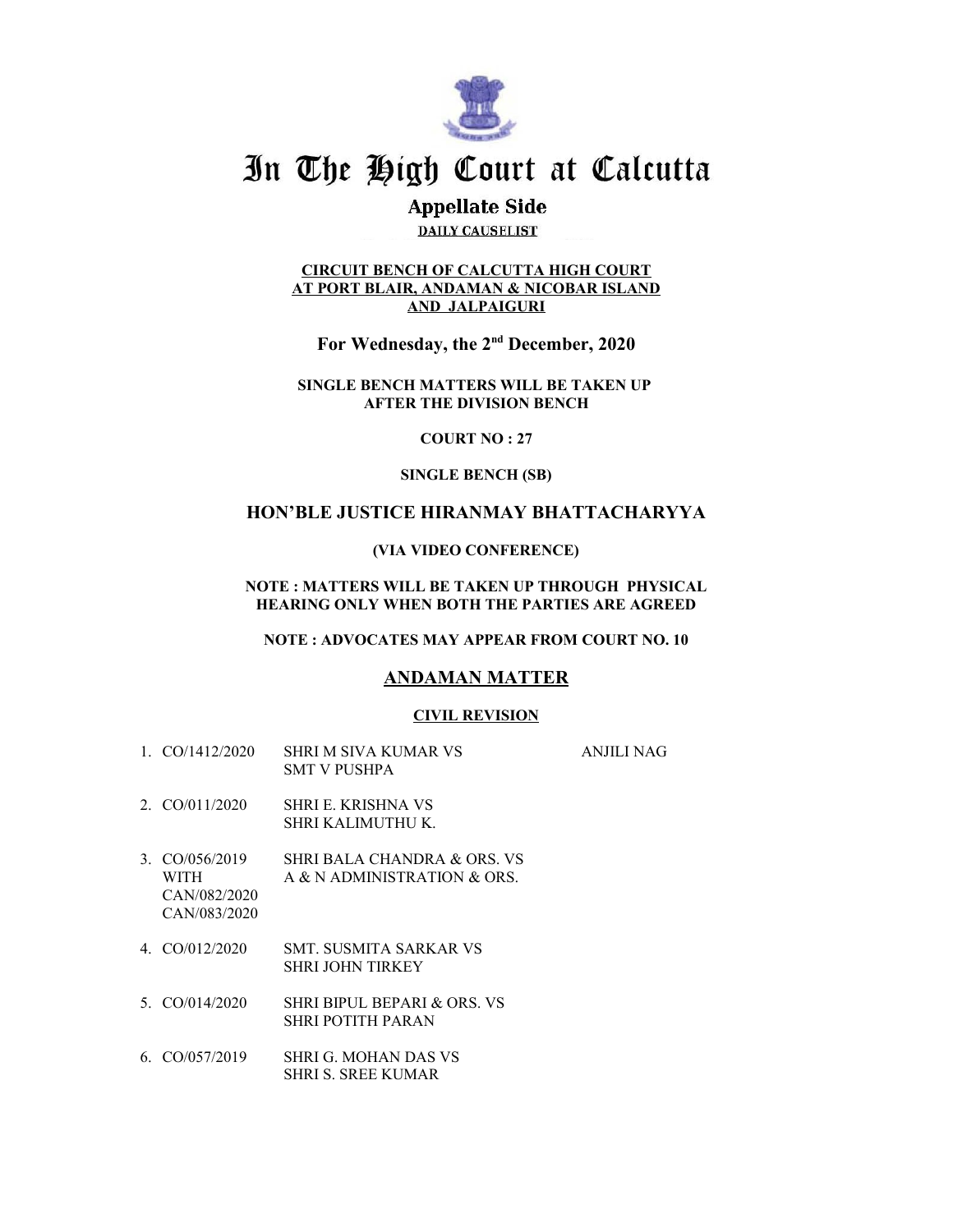## **MOTION**

| 7. | WPA/9863/2020                                             | UNION TERRITORY OF A AND N.<br><b>ISLANDS VS</b><br>DEEPIKA KISHEN AND ORS                     | <b>KRISHNA RAO</b>          |
|----|-----------------------------------------------------------|------------------------------------------------------------------------------------------------|-----------------------------|
| 8. | WPA/9283/2020                                             | SMTI RITHI SINGH AND ORS VS<br>THE LIEUTENANT GOVERNOR, A<br>AND N ISLANDS AND ORS             | <b>ANJALI NAG</b>           |
| 9. | WPA/8996/2020                                             | <b>SHRI M HAMZA VS</b><br>THE A AND N ADMIN AND ORS                                            | <b>GLORIA MARY</b>          |
|    | 10. WPA/8463/2020                                         | V. RAVICHANDRAN AND ANR VS<br>LT. GOVERNOR, ANDAMAN AND<br>NICOBAR ISLANDS AND ORS             | <b>GOPALA BINNU KUMAR</b>   |
|    | 11. WPA/8464/2020                                         | <b>MANOJ PAUL VS</b><br>UNION TERRITORY,<br>ADMINISTRATION OF ANDAMAN<br>AND NICOBAR ISLANDS   | <b>MANOJ PAUL IN PERSON</b> |
|    | 12. WPA/6334/2020                                         |                                                                                                |                             |
|    | 13. WPA/272/2018<br>WITH<br>CPAN/010/2019<br>CAN/110/2019 | ANDAMAN SARBOJONIN NIRMAN<br>VITAG MAZDOOR SANGH & ANR. Vs.<br><b>SHRI D. BALAJI</b>           |                             |
|    | 14. WPA/9530/2020                                         | <b>VCS PILLAI VS</b><br>UNION OF INDIA                                                         | PHATICK CHANDRA DAS         |
|    | 15. WPA/7108/2020<br>WITH<br>WPA/061/2020                 | THE ANDAMAN AND NICOBAR<br><b>ADMINISTRATION VS</b><br>PONDICHERRY UNIVERSITY                  | <b>SURAJIT SAMANTA</b>      |
|    | 16. WP/131/2020                                           | SHRI DR. SOURAV MISHRA VS<br>THE A & N ADMINISTRATION & ORS.                                   |                             |
|    | 17. WP/133/2020                                           | <b>BARATANG FOREST WORKER'S UNION</b><br>& ANR. VS<br>THE UNION OF INDIA & ORS.                |                             |
|    | 18. WP/135/2020                                           | THE DIRECTOR OF TRANSPORT A & N ADMINISTRATION<br><b>PORT BLAIR VS</b><br>SHRI SHIVNATH & ORS. |                             |
|    | 19. WP/137/220                                            | <b>SHRI MOHD. NASRULLAH VS</b><br>THE COMM. COST & ORS.                                        |                             |
|    | 20. WP/139/2020<br><b>WITH</b><br>CAN/084/2020            | <b>SMT. RITA SIL VS</b><br>THE ADMINISTRATOR (LT. GOVERNOR) & ORS.                             |                             |
|    | 21. WP/140/2020                                           | <b>AAAN ENTERPRISES VS</b><br>A & N ADMINISTRATION & ORS.                                      |                             |
|    | 22. WP/144/2020                                           | M/S. REHMAT TRADING COMPANY PVT. LTD. VS.<br>THE A & N STATE CO-OP. BANK LTD. & ORS.           |                             |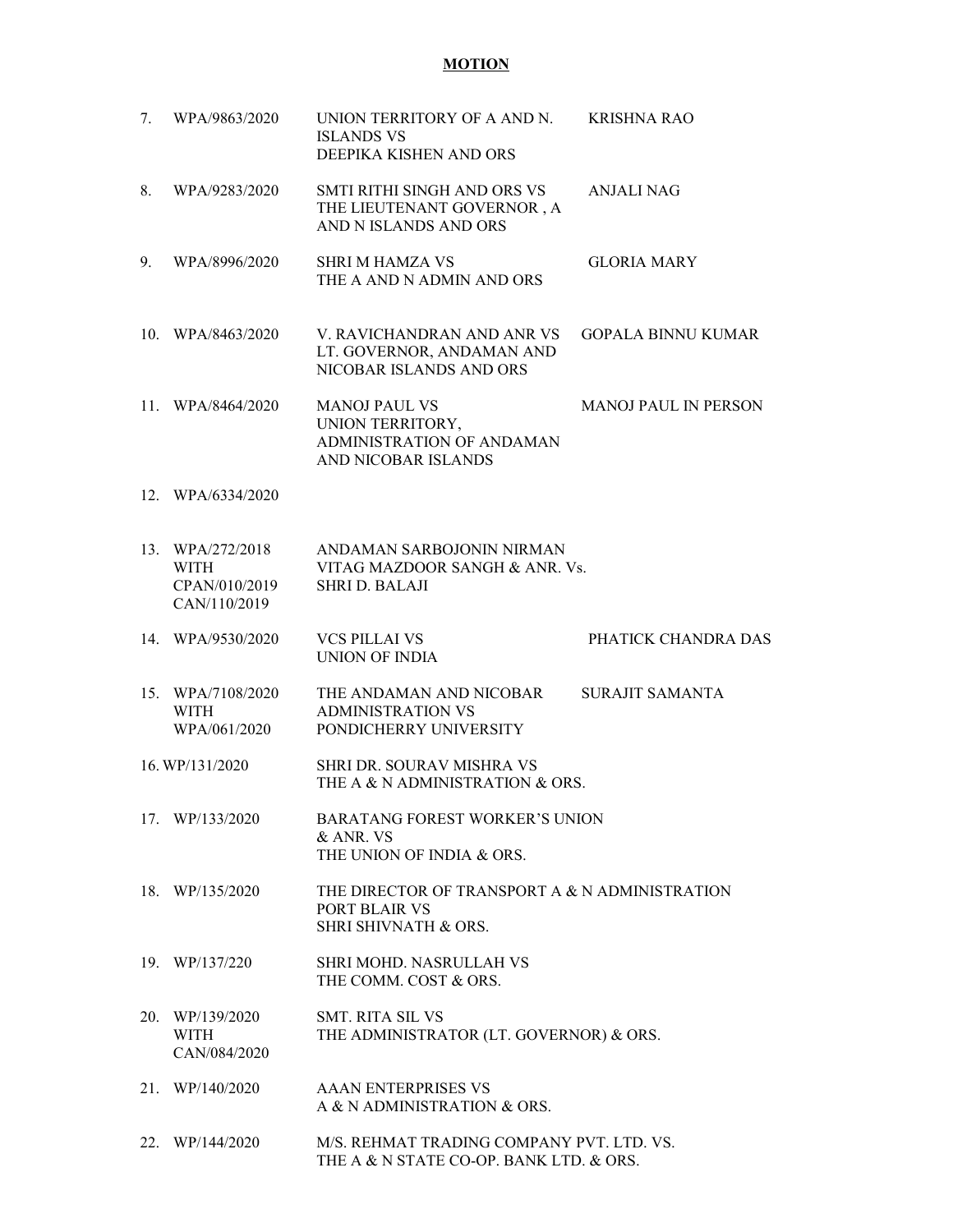23. WP/145/2020 M/S. DIAGNOSTIC SOLUTIONS & ANR. VS THE LT. GOVERNOR & ORS. 24. WP/118/2020 SHRI ISHTIAK ALI VS THE LT. GOVERNOR & ORS. 25. WP/108/2020 SHRI R. MURUGESAN VS THE DEPUTY COMM. SOUTH ANDAMAN DISTRICT PORT BLAIR 26. WP/119/2020 SHRI LALTA PRASAD VS THE LT. GOVERNOR & ORS. 27. WP/122/2020 SHRI S.K. MONIRUL ALI VS THE LD. GOVERNOR & ORS. 28. WP/123/2020 SHRI M. KRISHNAN VS THE LD. GOVERNOR & ORS. 29. WP/124/2020 SHRI M. KRISHNAN VS THE LT. GOVERNOR & ORS. 30. SAT/007/2020 SHRI KALAIRASAN & ANR. VS SHRI ASIF ALI & ORS. 31. SAT/005/2020 SHRI ARJUN SINGH VS IN DINESH KUMAR SHARMA SAT/006/2020 CAN/056/2020 CAN/057/2020 32. WP/149/2020 M/S. T.T. TRADING COMPANY & ANR. VS THE A & N ADMN. & ORS. 33. WP/148/2020 SHRI BALAMURNGAN & ANR. VS THE SUB REGISTRAR

#### **CRIMINAL REVISION**

|     | 34. CRR/1320/2020 | <b>MANOJ PAUL VS</b><br>UT OF A N ISLANDS & ANR.                 | <b>MANOJ PAUL IN</b><br><b>PERSON</b> |
|-----|-------------------|------------------------------------------------------------------|---------------------------------------|
|     | 35. CRR/005/2020  | MINATI BISWAS & ORS. VS<br>THE LT. GOVERNOR, A & N ISLAND & ORS. |                                       |
|     | 36. CRR/010/2020  | G. RAVI VS<br>P. LATHA & ORS.                                    |                                       |
|     | 37. CRR/011/2020  | <b>SHRI MURALI MOHAN VS</b><br>THE STATE                         |                                       |
|     | 38. CRR/012/2020  | <b>SHRI ANUPAM ROY VS.</b><br>THE STATE                          |                                       |
| 39. | CRR/013/2020      | <b>SHRI PUSHPARAJEE VS</b><br>THE STATE                          |                                       |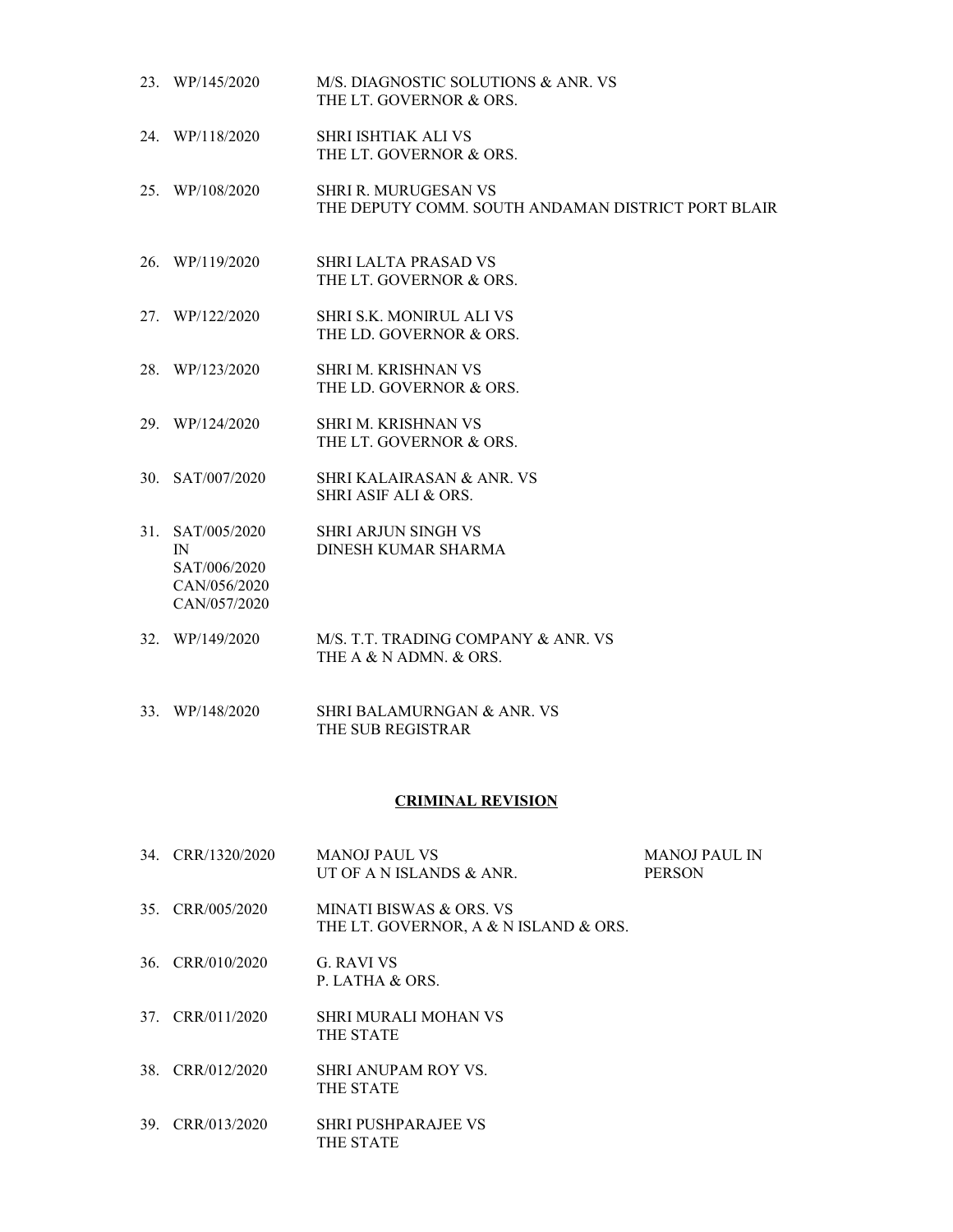40. CRR/014/2020 SHRI MOHAMMED YUNUS VS THE STATE

#### **APPLICATION**

- 41. SAT/010/2020 SMT. ANANTA VS RAMACHANDER & ANR.
- 42. CAN/078/2020 SMT. S. PAPA & ORS. VS WITH SHRI ABHISHEK DEY CPAN/001/2020
- 43. FMAT/005/2020 M/S. NEW INDIA ASSURANCE CO. WITH SHRI RAJA SEKHAR & ORS. CAN/054/2020
- 44. CAN/086/2020 APPA RAO VS IN WPA/032/2009 (MAIN FILE NOT HERE)
- 45. CAN/085/220 SRI SUBHAM RAJ VS IN MEDICAL COUNCIL OF INDIA & ORS. WPA/0233/2019 (MAIN FILE NOT HERE)
- 46. CAN/091/2020 SHAMWATI VS IN BRIJ PAL SINGH & ORS. CO/004/2020 (MAIN FILE NOT HERE)

#### **CONTEMPT APPLICATION**

- 47. CPAN/014/2020 SHRI P.S. SAIGHAL VS SHRI SHASHI S. VAMPATI
- 48. CPAB/009/2020 BORATANG FOREST WORKER'S UNION & ANR. VS IN SHRI TARUN COOMAR WP/290/2019 (MAIN FILE NOT HERE)
- 49. CPAN/010/2020 WIDOW R. KAMALA VS IN SHRI ABHISEK DEV WP/026/2020
- 50. CPAN/013/2020 SHRI S. RAVINDRAM VS IN MR. SUNEEL ACCHIPAKA WP/309/2019

#### **ARBITRATION PETITION**

- 51. AP/010/2020 M/S. SURENDRA INFRASTRUCTURE PVT. LTD. VS THE ENGINEER-IN-CHIEF, E-IN-CO. BRANCH & ORS.
- 52. AP/011/2020 M/S. P.G. EAPPEN CONSTRUCTION PVT. LTD. VS CHIEF ENGINEER, ANDAMAN & ORS.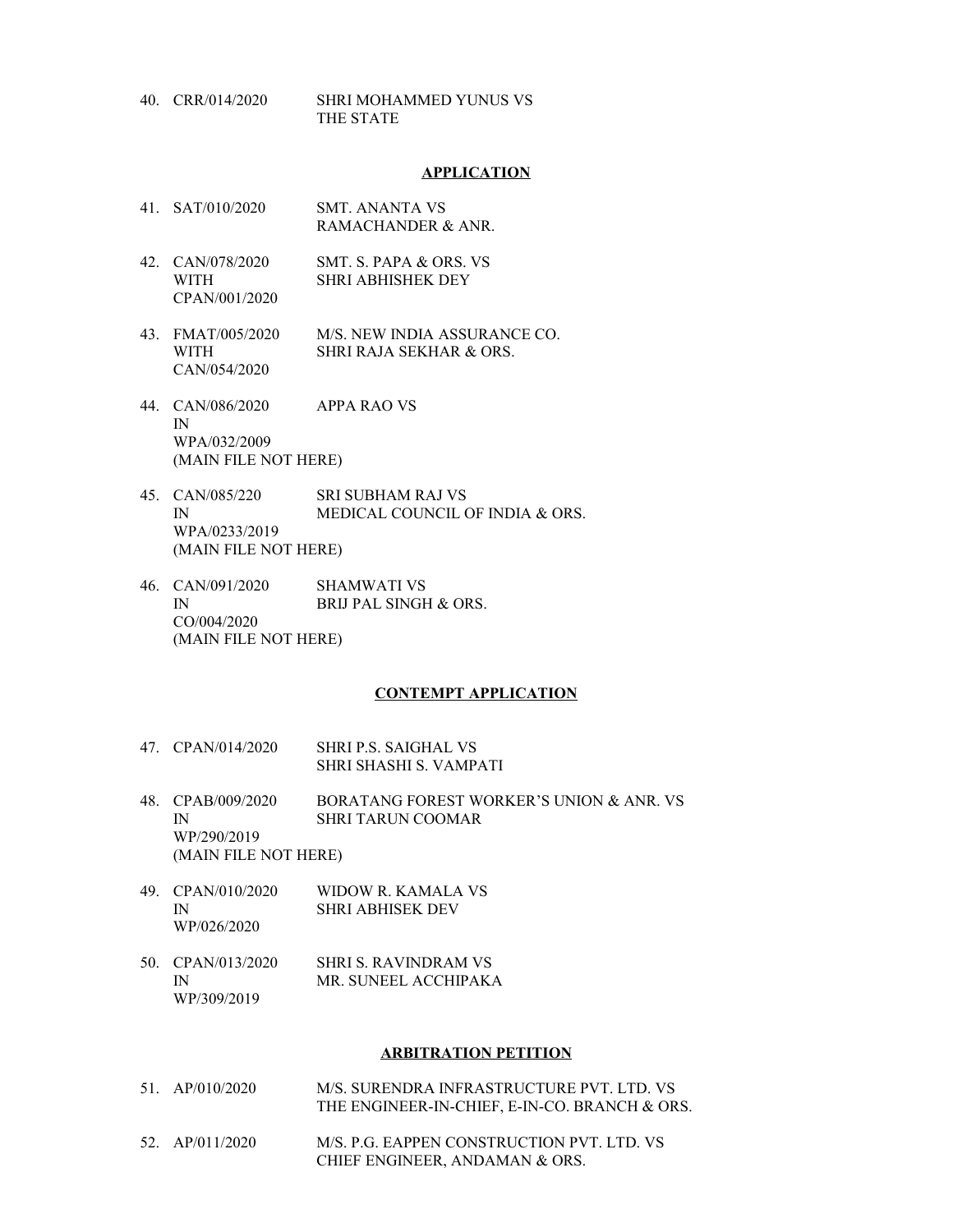## **JALPAIGURI MATTER**

#### **CIVIL REVISION**

|     |                   | 53. CO/1150/2020 NARESH CHANDRA BARMAN VS<br><b>MAJUMDER</b>      | MADHUSHRI DUTTA       |
|-----|-------------------|-------------------------------------------------------------------|-----------------------|
|     |                   | RAKESH KUMAR GUPTA & ANR                                          |                       |
|     |                   | IA NO: CAN/1/2020(Old No:CAN/4087/2020), CAN/2/2020, CAN/3/2020   |                       |
| 54. |                   | $CO/1208/2020$ APU KUMAR DAS VS<br>UCO BANK AND ANR               | MAHIM SASMAL          |
|     | IA NO: CAN/1/2020 |                                                                   |                       |
|     |                   | 55. CO/1313/2020 PRABIR BASAK VS<br>STATE OF WEST BENGAL AND ORS. | JAYDEEP KANTA BHOWMIK |
|     | IA NO: CAN/1/2020 |                                                                   |                       |
| 56. |                   | CO/1383/2020 SHEFALI NANDI VS<br>STATE OF WEST BENGAL AND ORS.    | JAYDEEP KANTA BHOWMIK |
|     | IA NO: CAN/1/2020 |                                                                   |                       |
| 57. |                   | CO/1428/2020 MOUMITA PANDIT NEE SETH VS                           | <b>AMIT SINGH</b>     |

#### **MOTION**

- 58. WPA/555/2020 PARTHA BISWAS VS STATE OF W.B.
- 59. WP/261/2019 AT SKRYPTION PVT. LTD. VS WITH RANABIR SINGHA CPAN/1184/2019

SUBHENDU PANDIT

- 60. WPA/5726/2020 K GANESHAN VS S AJITH PRASAD A & N ADMINISTRATION
- 61. WPA/5852/2020 BIPLAB DAS VS JEENIA RUDRA STATE OF WEST BENGAL & ORS IA NO: CAN/1/2020(Old No:CAN/3924/2020)
- 62. WPA/6097/2020 SIMANTA BHATTACHARJEE VS MADHUSHRI DUTTA

MAJUMDER WB HEALTH RECRUITMENT BOARD & ORS IA NO: CAN/1/2020(Old No:CAN/4337/2020) WITH WPA/9124/2020 SIMANTA BHATTACHARJEE VS MADHUSHRI DUTTA STATE OF WEST BENGAL AND ORS.

- 63. WPA/6270/2020 MANAS ADITYA VS SUBHAMOY KARAK UNION OF INDIA & ORS IA NO: CAN/1/2020(Old No:CAN/4683/2020)
- 64. WPA/6494/2020 EBIX PAYMENT SERVICES PVT LTD SADAPURNA MUKHERJEE & ANR VS STATE OF WEST BENGAL & ORS IA NO: CAN/1/2020(Old No:CAN/5172/2020)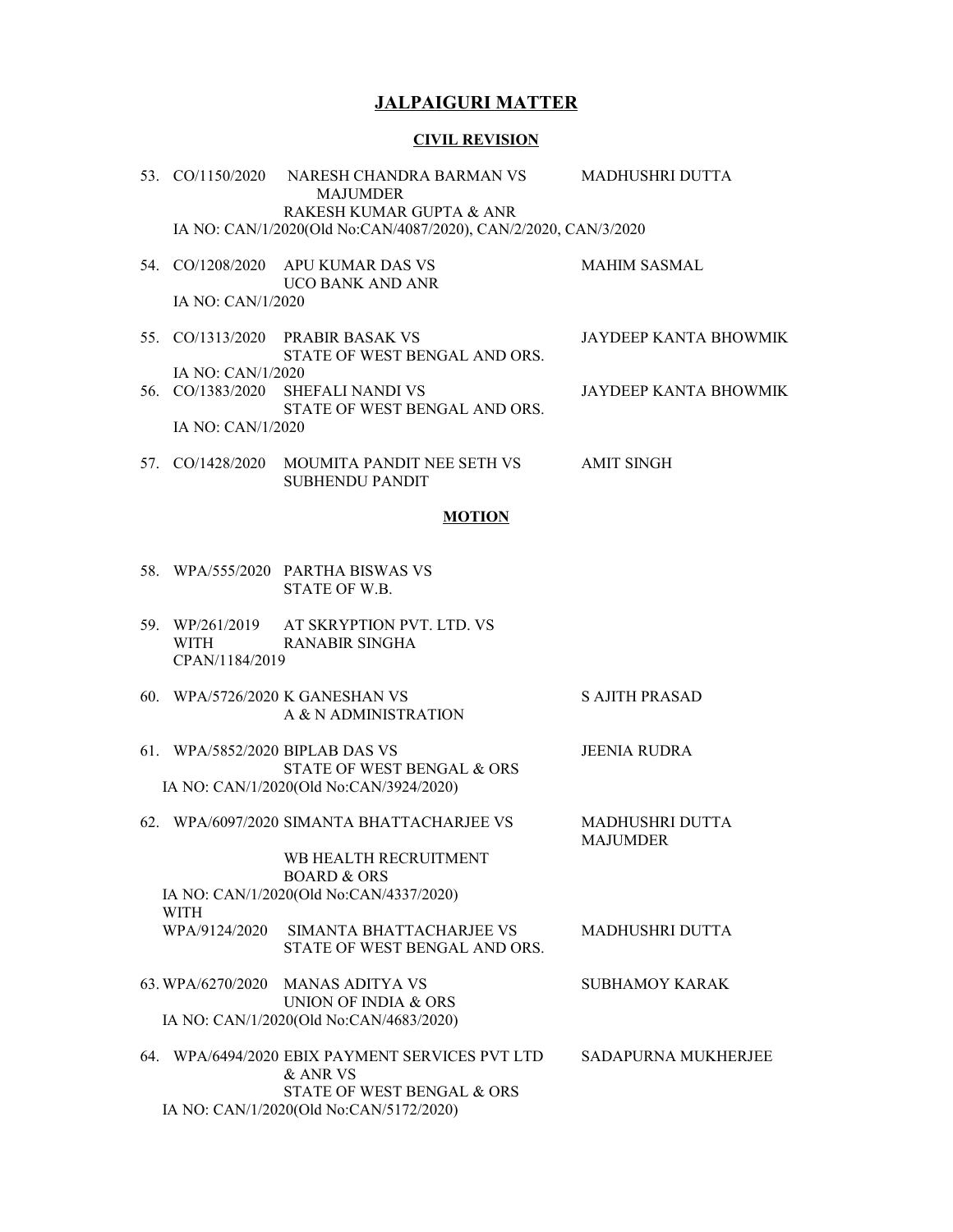|                               | 65. WPA/6993/2020 SHYAMAL KUMAR SARKAR VS KALIPADA DAS                                   |                                         |
|-------------------------------|------------------------------------------------------------------------------------------|-----------------------------------------|
| IA NO: CAN/1/2020             | STATE OF WEST BENGAL                                                                     |                                         |
|                               |                                                                                          |                                         |
|                               | 66. WPA/6997/2020 SABITRI ORAON VS<br><b>STATE OF WEST BENGAL</b>                        | KALIPADA DAS                            |
| IA NO: CAN/1/2020, CAN/2/2020 |                                                                                          |                                         |
|                               | 67. WPA/7098/2020 NIYATI BARMAN ROY VS MADHUMITA SARKAR<br>STATE OF WEST BENGAL AND ORS. |                                         |
| IA NO: CAN/1/2020             |                                                                                          |                                         |
| 68. WPA/7109/2020             | JHARNA MAJUMDAR VS                                                                       | DEBORSHI DHAR                           |
| IA NO: CAN/1/2020             | <b>STATE OF WEST BENGAL</b>                                                              |                                         |
| 69. WPA/7130/2020             | NIYATI BURMAN ROY VS<br>STATE OF WEST BENGAL                                             | <b>MADHURIMA SARKAR</b>                 |
| 70. WPA/7144/2020             | SHYAMAL SARKAR VS<br>THE COOCHBEHAR<br>MUNICIPALITY ANDORS                               | SUBHAS CH SARKAR                        |
| IA NO: CAN/1/2020             |                                                                                          |                                         |
| 71. WPA/7146/2020             | SHYAMAL SARKAR VS                                                                        | KUMAR SHIBENDRA<br><b>NARAYAN</b>       |
| IA NO: CAN/1/2020             | THE COOCHBEHAR MUNICIPALITY                                                              |                                         |
| 72. WPA/7254/2020             | SHAMAL DAS AND ORS VS ARIJIT GHOSH<br>STATE OF WEST BENGAL AND ORS.                      |                                         |
| IA NO: CAN/1/2020             |                                                                                          |                                         |
| 73. WPA/7260/2020             | LUXMI SHARMA VS<br>STATE OF WEST BENGAL AND ORS.                                         | <b>DEBORSHI DHAR</b>                    |
| IA NO: CAN/1/2020             |                                                                                          |                                         |
|                               | 74. WPA/7261/2020 SUMA BISWAS VS                                                         | <b>CHANDRACHUR</b><br><b>CHATTERJEE</b> |
|                               | THE GORKHA TERRITORIAL<br>ADMINISTRATION.                                                |                                         |
| 75. WPA/7335/2020             | <b>HARIDAYAL ROY VS</b><br><b>STATE OF WEST BENGAL</b>                                   | <b>SANTANU MAJI</b>                     |
| IA NO: CAN/1/2020             |                                                                                          |                                         |
| 76. WPA/7336/2020             | RAJIV KUMAR VS<br><b>STATE OF WEST BENGAL</b>                                            | PRAJWAL GURUNG                          |
| 77. WPA/7337/2020             | <b>SANJIB ROY VS</b><br><b>BHATTACHARYYA</b>                                             | <b>SUSNIGDHO</b>                        |
| IA NO: CAN/1/2020             | STATE OF WEST BENGAL AND ORS.                                                            |                                         |
| 78. WPA/7341/2020             | DIBYENDU KUMAR DEY VS DEBORSHI DHAR<br>NORTHEAST FRONTIER RAILWAY                        |                                         |
| IA NO: CAN/1/2020             |                                                                                          |                                         |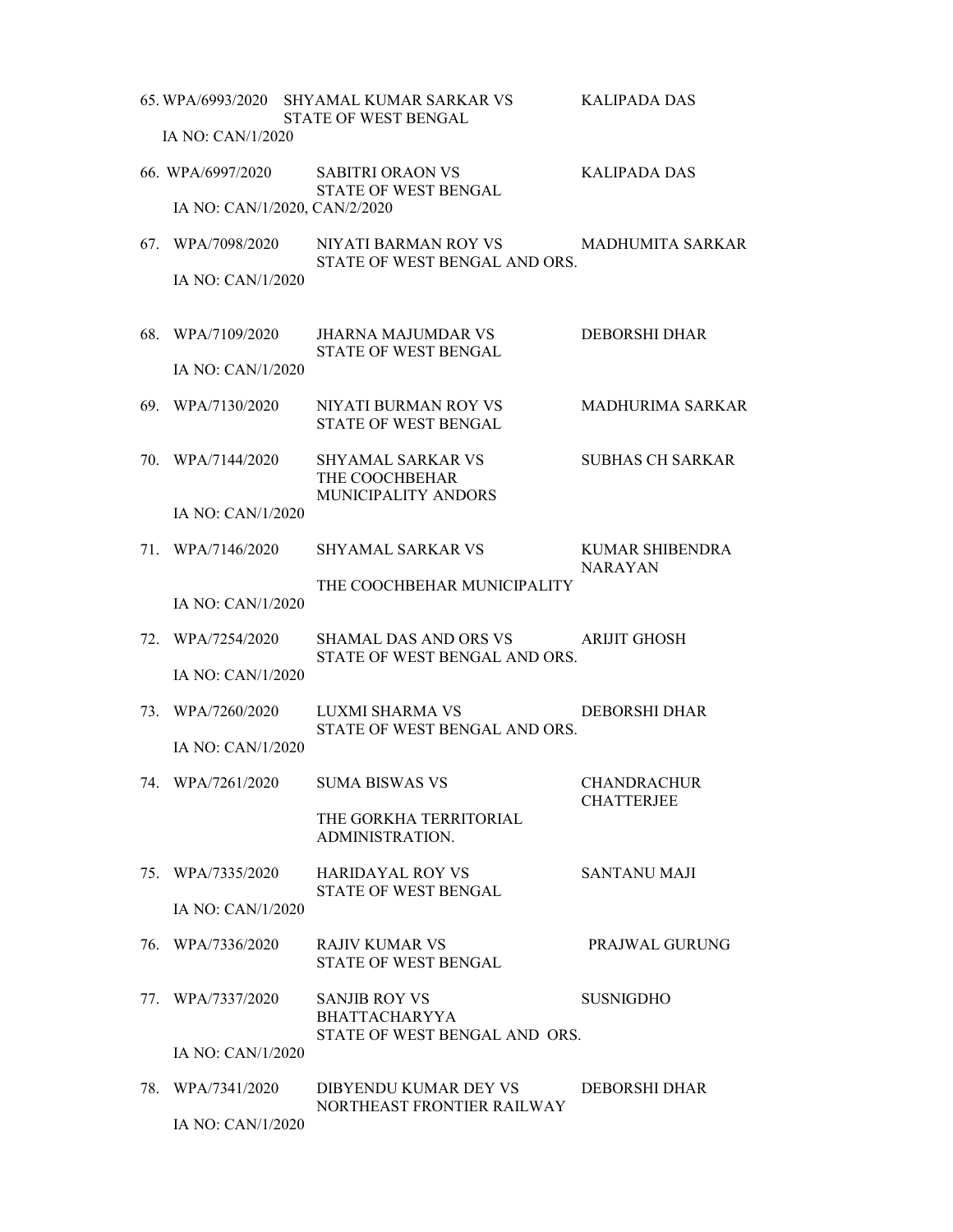|     | 79. WPA/7357/2020                      | <b>WANGDI SHERPA VS</b><br>STATE OF WEST BENGAL                                                             | ROHIT AGARWAL                            |
|-----|----------------------------------------|-------------------------------------------------------------------------------------------------------------|------------------------------------------|
|     | 80. WPA/7427/2020                      | JAGADISH PRASAD AGARWAL VS NEIL BASU<br>STATE OF WEST BENGAL AND ORS.                                       |                                          |
|     | IA NO: CAN/1/2020<br>81. WPA/8261/2020 | ROHIT SHARMA VS                                                                                             | <b>CHANDRACHUR</b>                       |
|     |                                        | <b>GORKHALAND TERRITORIAL</b><br><b>ADMINISTRATION</b>                                                      | <b>CHATTERJEE</b>                        |
|     | 82. WPA/8305/2020                      | <b>MANOJ PATODIA VS</b><br>STATE OF WEST BENGAL AND ORS.                                                    | <b>ASHOK HALDER</b>                      |
|     | 83. WPA/8407/2020                      | PAUL TSHERING SIMICK AND<br><b>ORS VS</b><br><b>GORKHALAND TERRITORIAL</b><br><b>ADMINISTRATION AND ORS</b> | DIPTENDU MONDAL                          |
|     | 84. WPA/8408/2020                      | DONALD CHETTRI AND ORS VS<br><b>GORKHALAND TERRITORIAL</b><br><b>ADMINISTRATION AND ORS</b>                 | DIPTENDU MONDAL                          |
| 85. | WPA/8415/2020                          | PADAM KUMAR CHETTRI VS<br><b>GORKHALAND TERRITOTIAL</b>                                                     | PRITAM CHOUDHURY                         |
|     | <b>WITH</b><br>WPA/9009/2020           | ADMINITRSTION AND ORS<br><b>RATAN BASNET VS</b><br>THE GORKHALAND TERRITORIAL<br><b>ADMIN AND ORS</b>       | <b>ANINDYA BOSE</b>                      |
|     | 86. WPA/8427/2020                      | <b>SANJIB ROY VS</b><br>STATE OF WEST BENGAL AND ORS.                                                       | <b>SUSNIGDHO</b><br><b>BHATTACHARYYA</b> |
|     | 87. WPA/8580/2020                      | <b>AMRITA SINGH VS</b><br>STATE OF WEST BENGAL AND ORS.                                                     | <b>NABANKUR PAUL</b>                     |
|     | 88. WPA/8633/2020                      | SUDIP SHARMA AND ORS VS                                                                                     | <b>CHANDRACHUR</b><br><b>CHATTERJEE</b>  |
|     |                                        | <b>GORKHALAND TERRITORIAL</b><br><b>ADMINISTRATION AND ORS</b>                                              |                                          |
|     | 89. WPA/8789/2020                      | TARAPADA KIRTANIYA VS<br>STATE OF WEST BENGAL AND ORS                                                       | DEBAJIT KUNDU                            |
|     | 90. WPA/8890/2020                      | <b>KRITI BOMZEN VS</b><br>PUBLIC SERVICE COMMISSION<br><b>WEST BENGAL</b>                                   | PRITAM CHOUDHURY                         |
|     | 91. WPA/8995/2020                      | <b>KALPANA DAS VS</b><br>STATE OF WEST BENGAL AND ORS.                                                      | PAPIYA CHATTOPADHYAY                     |
| 92  | WPA/8998/2020                          | <b>TERAI DOOARS PLANTATION</b><br><b>WORKERS AND UNION VS</b>                                               | JAYDEEP KANTA BHOWMIK                    |
|     | IA NO: CAN/1/2020                      | STATE OF WEST BENGAL                                                                                        |                                          |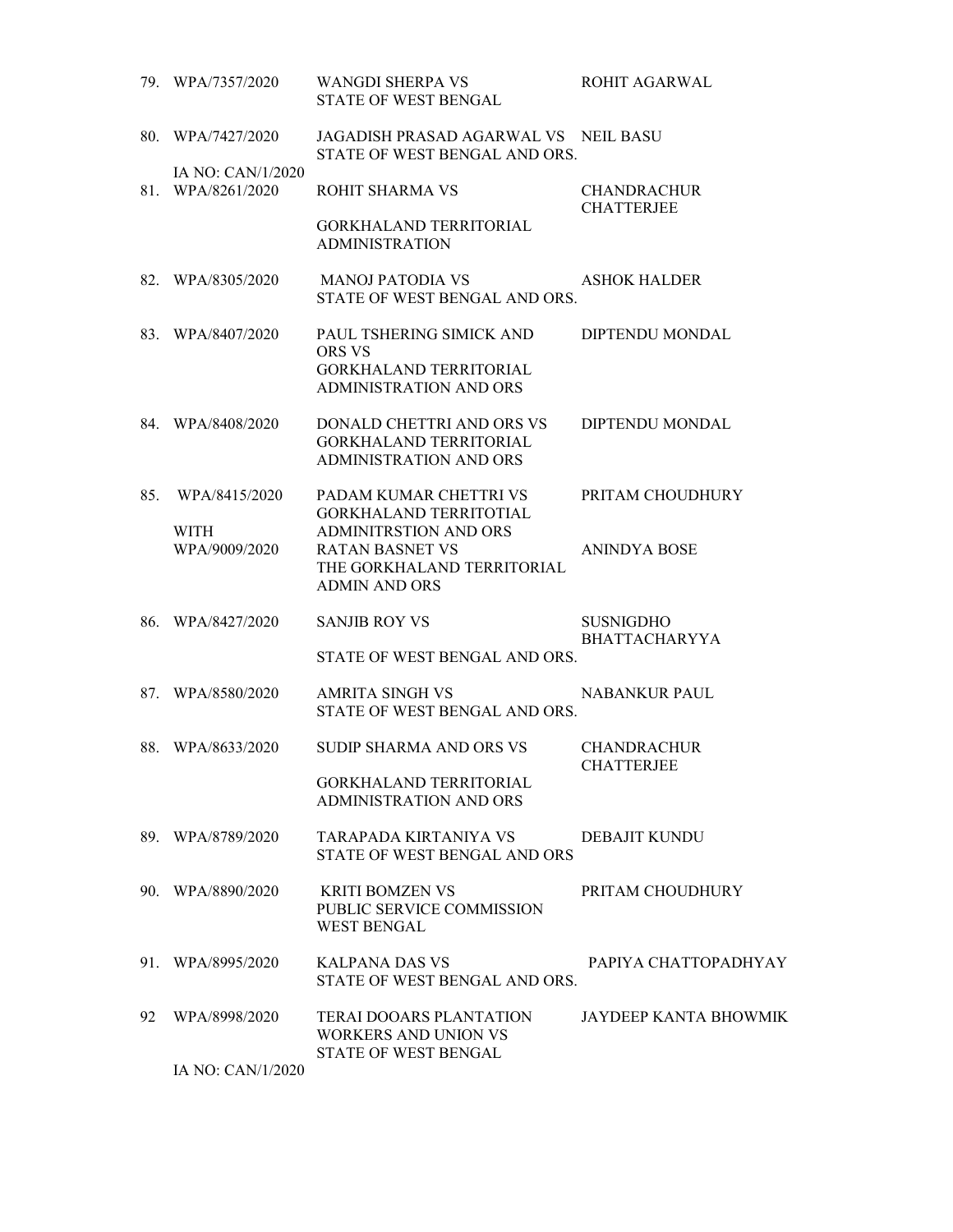|                    | 93. WPA/9001/2020 SARODINI BARMAN VS PAPIYA CHATTOPADHYAY<br>STATE OF WEST BENGAL AND ORS.                    |                                         |
|--------------------|---------------------------------------------------------------------------------------------------------------|-----------------------------------------|
| 94. WPA/9002/2020  | AVISHEK BISWAS VS SUNIL SARKAR<br>STATE OF WEST BENGAL AND ORS.                                               |                                         |
| 95. WPA/9003/2020  | SAMPA ROY VS PAPIYA CHATTOPADHYAY<br>STATE OF WEST BENGAL AND ORS.                                            |                                         |
| 96. WPA/9004/2020  | SANJAY SUTRADHAR VS MALAY DHAR<br>CENTRAL BANK OF INDIA AND ORS                                               |                                         |
| 97. WPA/9006/2020  | JYOTSNA ROY VS PAPIYA CHATTOPADHYAY<br>STATE OF WEST BENGAL AND ORS.                                          |                                         |
| 98. WPA/9007/2020  | ARNOLD LEPCHA AND ANR VS ANINDYA BOSE<br>THE GORKHALAND TERRITORIAL<br><b>ADMIN AND ORS</b>                   |                                         |
|                    | 99. WPA/9008/2020 USHA ROY SARKAR VS PAPIYA CHATTOPADHYAY<br>STATE OF WEST BENGAL AND ORS.                    |                                         |
|                    | 100. WPA/9013/2020 ANIL CHHETRI AND ORS VS ANINDYA BOSE<br>THE GORKHALAND TERRITORIAL<br><b>ADMIN AND ORS</b> |                                         |
|                    | 101. WPA/9033/2020 NRIPENDRANATH BARMAN VS KALIPADA DAS<br>STATE OF WEST BENGAL AND ORS.                      |                                         |
| IA NO: CAN/1/2020  |                                                                                                               |                                         |
|                    | 102. WPA/9063/2020 APU RAY VS KALIPADA DAS<br>STATE OF WEST BENGAL AND ORS.                                   |                                         |
| IA NO: CAN/1/2020  |                                                                                                               |                                         |
| 103. WPA/9132/2020 | MS. SHAILAJA SINGH VS GOPALA BINNU KUMAR<br>THE MEDICAL COUNCIL OF INDIA<br>AND ORS                           |                                         |
|                    | 104. WPA/9162/2020 PABITRA SHIBA VS<br>THE GORKHALAND TERROTORIAL<br><b>ADMINISTRATION</b>                    | <b>EXAMPLE ANIMPY A BOSE</b>            |
| 105. WPA/9166/2020 | <b>COL.NIKHIL PAREEK VS</b>                                                                                   | PRITHA BASU                             |
| IA NO: CAN/1/2020  | UNION OF INDIA AND ORS                                                                                        |                                         |
| 106. WPA/9176/2020 | <b>INDIRA SHARMA AND ORS VS</b>                                                                               | <b>CHANDRACHUR</b><br><b>CHATTERJEE</b> |
|                    | <b>GORKHALAND TERRITORIAL</b><br><b>ADMIN. AND ORS</b>                                                        |                                         |
| IA NO: CAN/1/2020  |                                                                                                               |                                         |
| 107. WPA/9178/2020 | ILA CHOUDHURY SAHA VS                                                                                         | <b>DEBASISH</b><br><b>MUKHOPADHYAY</b>  |
|                    | STATE OF WEST BENGAL AND ORS.                                                                                 |                                         |
| 108. WPA/9228/2020 | KAUSALLYA THAPA AND ORS VS                                                                                    | <b>DEBASISH</b>                         |
|                    | STATE OF WEST BENGAL AND ORS.                                                                                 | <b>MUKHOPADHYAY</b>                     |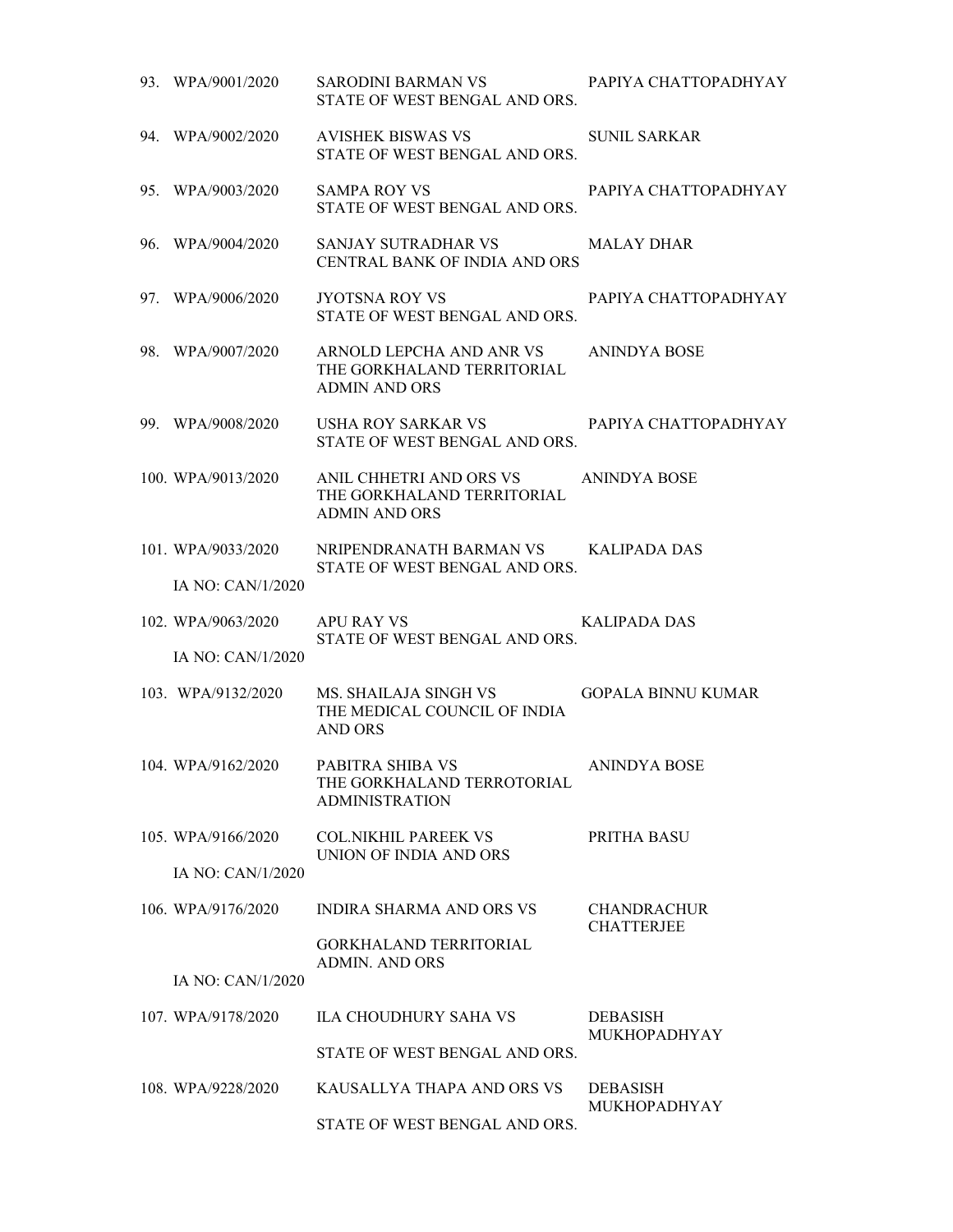| 109. WPA/9229/2020 | KAMAL GURUNG AND ORS VS ARIJIT GHOSH<br>STATE OF WEST BENGAL AND ORS.                                              |                                        |
|--------------------|--------------------------------------------------------------------------------------------------------------------|----------------------------------------|
| 110. WPA/9282/2020 | DINESH CHANDRA SINGH NABANKUR PAUL<br><b>AND ORS VS</b><br>STATE OF WEST BENGAL AND ORS.                           |                                        |
| 111. WPA/9289/2020 | DINABANDHU SARKAR VS PAYEL SHOME<br>STATE OF WEST BENGAL AND ORS.                                                  |                                        |
| 112. WPA/9292/2020 | UNION OF INDIA AND ORS VS SAMIR PAUL<br>STATE OF WEST BENGAL AND ORS.                                              |                                        |
| 113. WPA/9299/2020 | MAA GANGA FISH PRODUCTION ARIJIT GHOSH<br><b>GROUP REPT BY. BISHNUPADA DAS VS</b><br>STATE OF WEST BENGAL AND ORS. |                                        |
| 114. WPA/9302/2020 | BEAUTY MAHALANABISH ALIAS JAYDEEP KANTA BHOWMIK<br><b>BEAUTY CHANDA VS</b><br>STATE OF WEST BENGAL AND ORS.        |                                        |
| 115. WPA/9331/2020 | SWAPNA SARKAR VS<br>STATE OF WEST BENGAL AND ORS.                                                                  | <b>ANIRBAN BANERJEE</b>                |
| 116. WPA/9383/2020 | SUBHASHREE MODAK VS<br>STATE OF WEST BENGAL AND ORS.                                                               | <b>SANDIP MONDAL</b>                   |
| 117. WPA/9385/2020 | MONI MOHAN BISWAS VS<br>STATE OF WEST BENGAL AND ORS.                                                              | <b>SANDIP MONDAL</b>                   |
| 118. WPA/9411/2020 | ATUL AGARWAL VS<br>UNION OF INDIA AND ORS.                                                                         | AJIT KUMAR MISHRA                      |
| 119. WPA/9430/2020 | MD NAHARUL SEIKH VS<br>STATE OF WEST BENGAL AND ORS.                                                               | SALONI BHATTAHCARJEE                   |
| 120. WPA/9477/2020 | <b>BAKUL ROY VS</b>                                                                                                | <b>SUBHAS CHANDRA</b><br><b>SARKAR</b> |
|                    | THE SUPERINTENDENT OF<br>POLICE COOCHBEHAR AND ORS                                                                 |                                        |
| 121. WPA/9501/2020 | MAHAKAL AGRO STORAGE AND<br>PROCESSING UNIT PVT. LTD AND ORS VS<br><b>INDIAN OVERSEAS BANK AND ORS</b>             | <b>DEBJIT MUKHERJEE</b>                |
| 122. WPA/9506/2020 | PINKI BARMAN @ PINKI BARMAN HILLOL SAHA PODDER<br><b>SARKAR VS</b><br>STATE OF WEST BENGAL AND ORS.                |                                        |
| 123. WPA/9519/2020 | <b>RAHUL BISWAS VS</b><br>STATE OF WEST BENGAL                                                                     | <b>HILLOL SAHA PODDER</b>              |
| 124. WPA/9561/2020 | ABHISEK NIRMAN PVT LTD AND<br><b>ANR VS</b><br>UNION OF INDIA AND ORS.                                             | <b>MOUSUMI BHOWAL</b>                  |
| 125. WPA/9621/2020 | PINKI DAS VS<br>STATE OF WEST BENGAL AND ORS.                                                                      | <b>ALOK BHOWMICK</b>                   |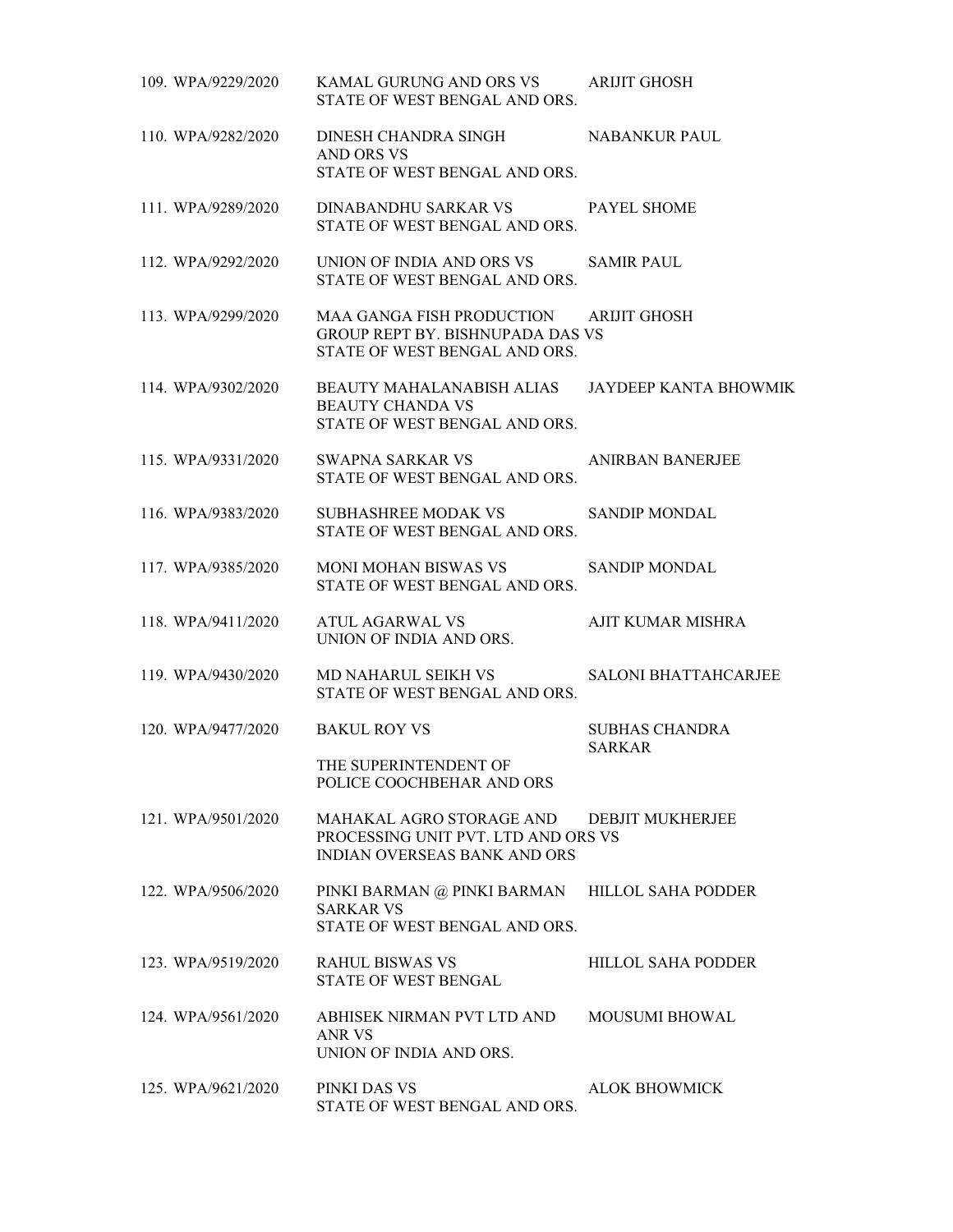126. WPA/9628/2020 PAPRI ROY VS PAPIYA CHATTOPADHYAY THE STATE OF WEST BENGAL AND ORS 127. WPA/9629/2020 JUTHIKA BARMAN @ JUYTIKA PAPIYA CHATTOPADHYAY BARMAN AND ORS. VS STATE OF WEST BENGAL AND ORS. 128. WPA/9630/2020 BABITA KHATUN (BEGAM) VS PAPIYA CHATTOPADHYAY THE STATE OF WEST BENGAL AND ORS 129. WPA/9632/2020 MADHABI BARMAN VS PAPIYA CHATTOPADHYAY STATE OF WEST BENGAL AND ORS. 130. WPA/9634/2020 JANAKI BARMAN ROY AND ANR. VS PAPIYA CHATTERJEE STATE OF WEST BENGAL AND ORS. 131. WPA/9641/2020 KAMALA BIBI AND ORS. VS PAPIYA CHATTOPADHYAY STATE OF WEST BENGAL AND ORS. 132. WPA/9651/2020 S. K. CHAKRABORTY AND SONS VS HILLOL SAHA PODDER UNION OF INDIA AND ORS. 133. WPA/9716/2020 ELYSSIA DEVELOPERS LLP DEBORSHI DHAR REPRESENTED BY AMIT KUMAR AGARWAL VS UNION OF INDIA AND ORS. 134. WPA/9753/2020 SANJIB SAHA VS DABAJIT KUNDU STATE OF WEST BENGAL AND ORS. 135. WPA/9777/2020 RAHUL BISWAS VS HILLOL SAHA PODDER STATE OF WEST BENGAL AND ORS. 136. WPA/9781/2020 BAPPA DAS VS DEBORSHI DHAR STATE OF WEST BENGAL AND ORS.

#### **CRIMINAL REVISION**

137. CRR/1075/2020 COASTAL PROJECT LTD. & ORS VS ANINDYA HALDER STATE OF WEST BENGAL& ANR IA NO: CRAN/1/2020(Old No:CRAN/3220/2020), CRAN/2/2020(Old No:CRAN/3221/2020)

138. CRR/1082/2020 PAMPA SAHA & ANR VS JAYDEEP KUMAR BHOWMICK

NARAYAN RANJAN BAKSHI & ANR

139. CRR/1368/2020 STATE OF WEST BENGAL VS ADITI SANKAR CHAKRABORTY

SIKHA KARJEE AND ANR

IA NO: CRAN/1/2020

140. CRR/1385/2020 PASHUPATI SHA VS DEBORSHI DHAR STATE OF WEST BENGAL AND ORS.

IA NO: CRAN/1/2020

141. CRR/1459/2020 TAHIDUL HAQUE VS ARNAB SAHA STATE OF WEST BENGAL